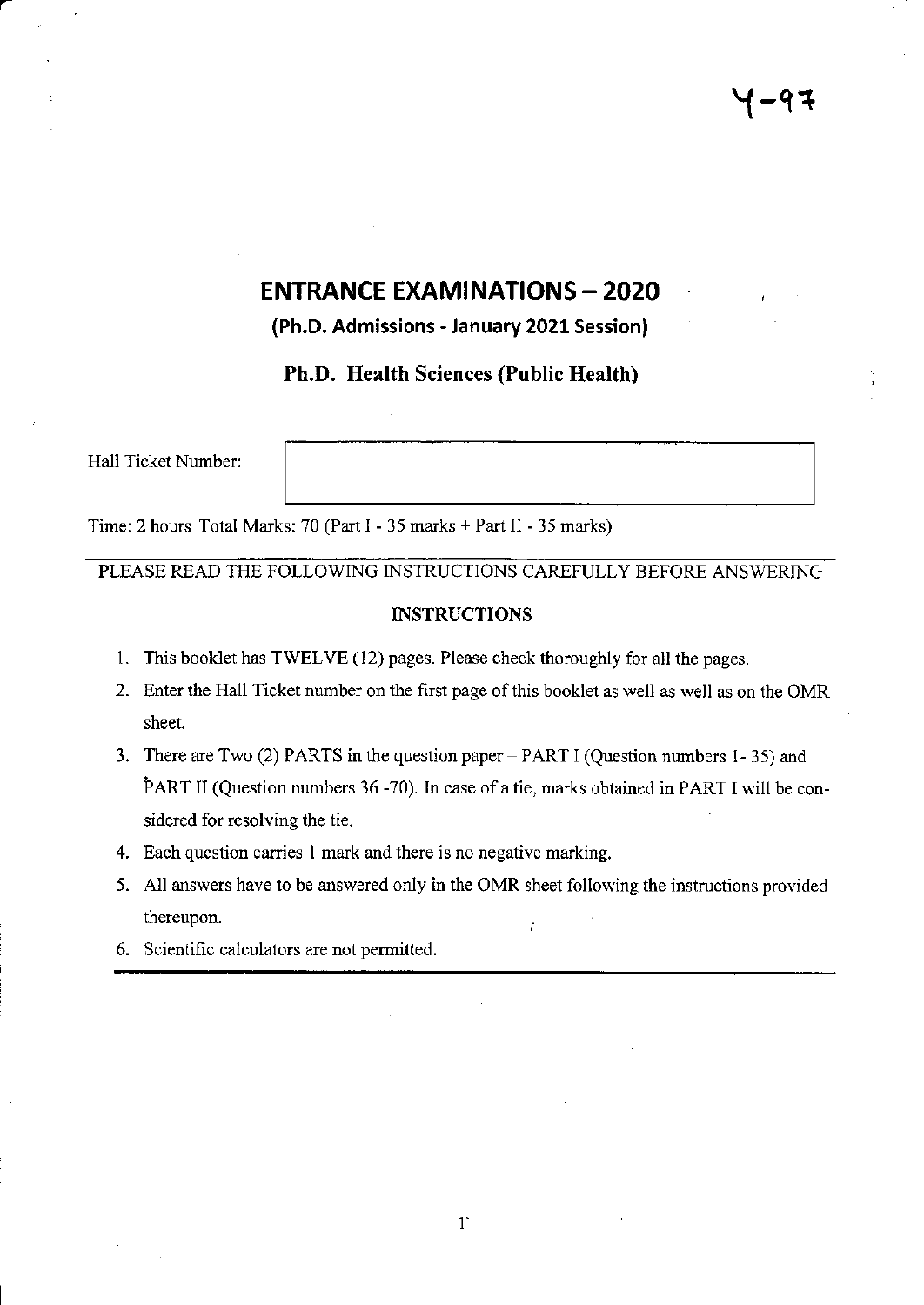# PART I

Y-q <sup>T</sup>

- A. Exploratory Research
- B. Causal Research
- C. Descriptive Research
- D. None of the Above

#### 2. The result of a statistical test, denoted p, shall be interpreted as follows:

- A. the null hypothesis H0 is rejected if  $p < 0.05$
- B. the null hypothesis H0 is rejected if  $p > 0.05$
- C. the alternate hypothesis H1 is accepted if  $p > 0.05$ .
- D. the null hypothesis H0 is accepted if  $p \le 0.05$

#### 3. The scatter plot is used to display

- A. Causality
- B. Correlation
- C. Power
- D. Type II error

# 4. The appropriate method of displaying the changes that occur in disease frequency over time

- A. Line chart
- B. Bar chart
- C. Histogram
- D. Stem and leaf

#### 5. For a positively skewed curve which measure of central tendency is largest?

- A. Mean
- B. Mode
- C. Median
- D. All are equal

#### 6. Percentiles divides the data into  $\qquad$  equal parts

- A.25
- B. 100
- c.50
- D. 10

#### 7. Type-II error is

- A. Rejecting true null hypothesis
- B. Rejecting false null hypothesis
- C. Accepting tme null hypothesis
- D. Accepting false null hypothesis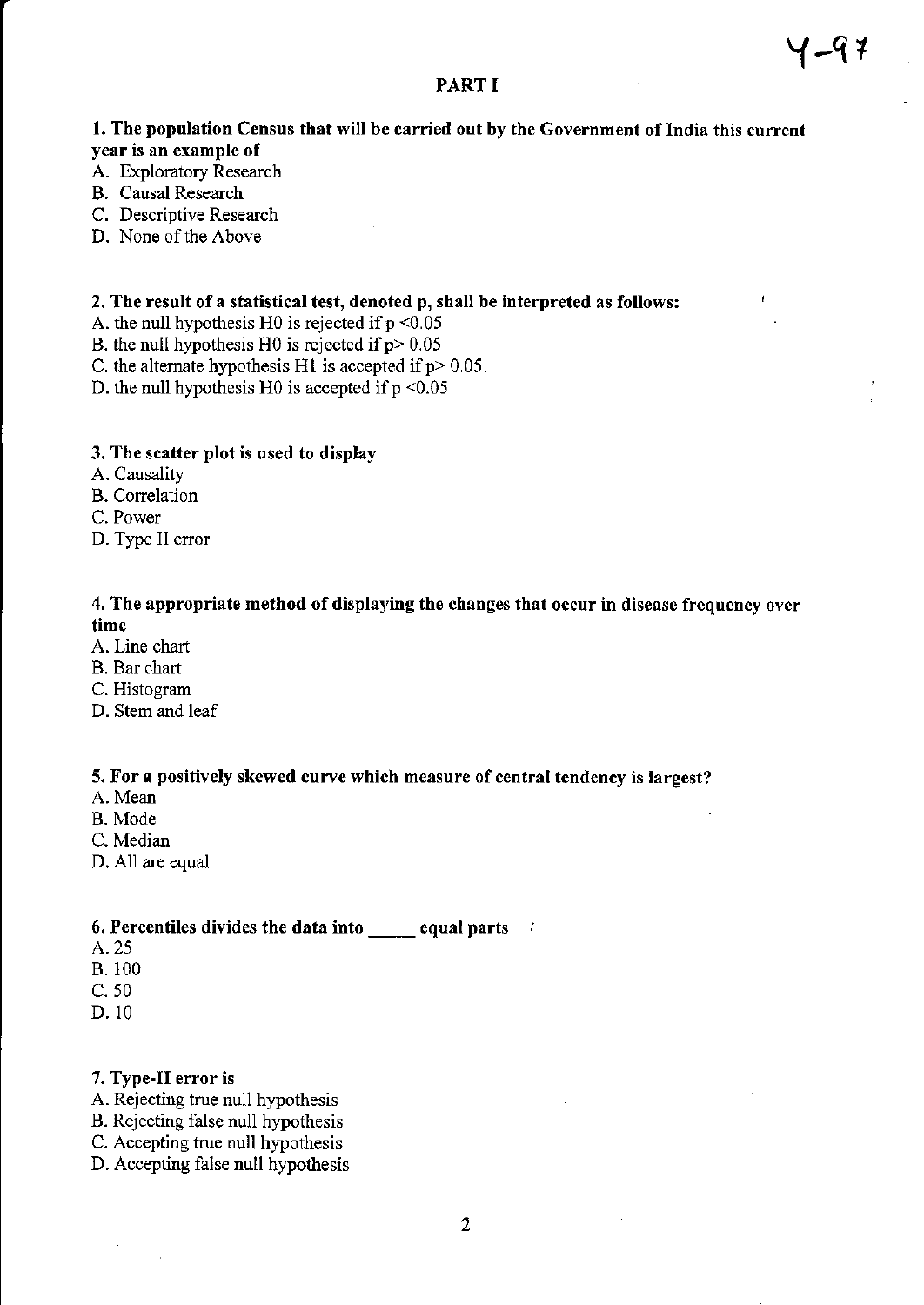8. In a small sample survey on 7 male and 10 female students, the mean cholesterol levels were found to be 250 mg percent and 260 mg percent respectively. Which one of the following statistical tests is appropriate to find significance of the difference in this case

A. Chi-square test

B. Unpaircd 't' test

C. Paired 't' test

D. Z test

#### 9. Sample size determinations depends upon all except

- A. Type I error
- B. Test statistic value

C. Power

D. Expected pararneter value

#### 10. All is true about simple random sample sampling except

- A. Impractical if  $N$  is very large
- B. Minority subgroups are adequately represented
- C. Every member has an equal chance of being included
- D. Population estimate is easy to calculate

#### 11. The levels of nicotine in 6 cigarettes were 13.0, 11.8, 15.4, 17.4,31.2 mg. The mean of these values in the study is

- A. 14.9
- B. 15.9
- c. 18.8
- D. 17.4

#### 12. Which of the following is characteristic of Qualitative research?

- A. Predict causal relationships
- B. Are objective
- C. Measure level of confidence
- D. Describe individual experiences

# 13. A perspective of research that involves studying a phenomenon as an insider involved in the phenomenon under study is termed as:

- A. An etic perspective
- B. An emic perspective
- C. A subjective perspective
- D. An objective perspective

# 14. The technique used to visually identify and analyze two sets of opposing forces affecting a problem situation so as to plan a positive change is

#### A. Social Mapping

- B. Trend analysis
- C. Force Field analysis
- D. Spider diagram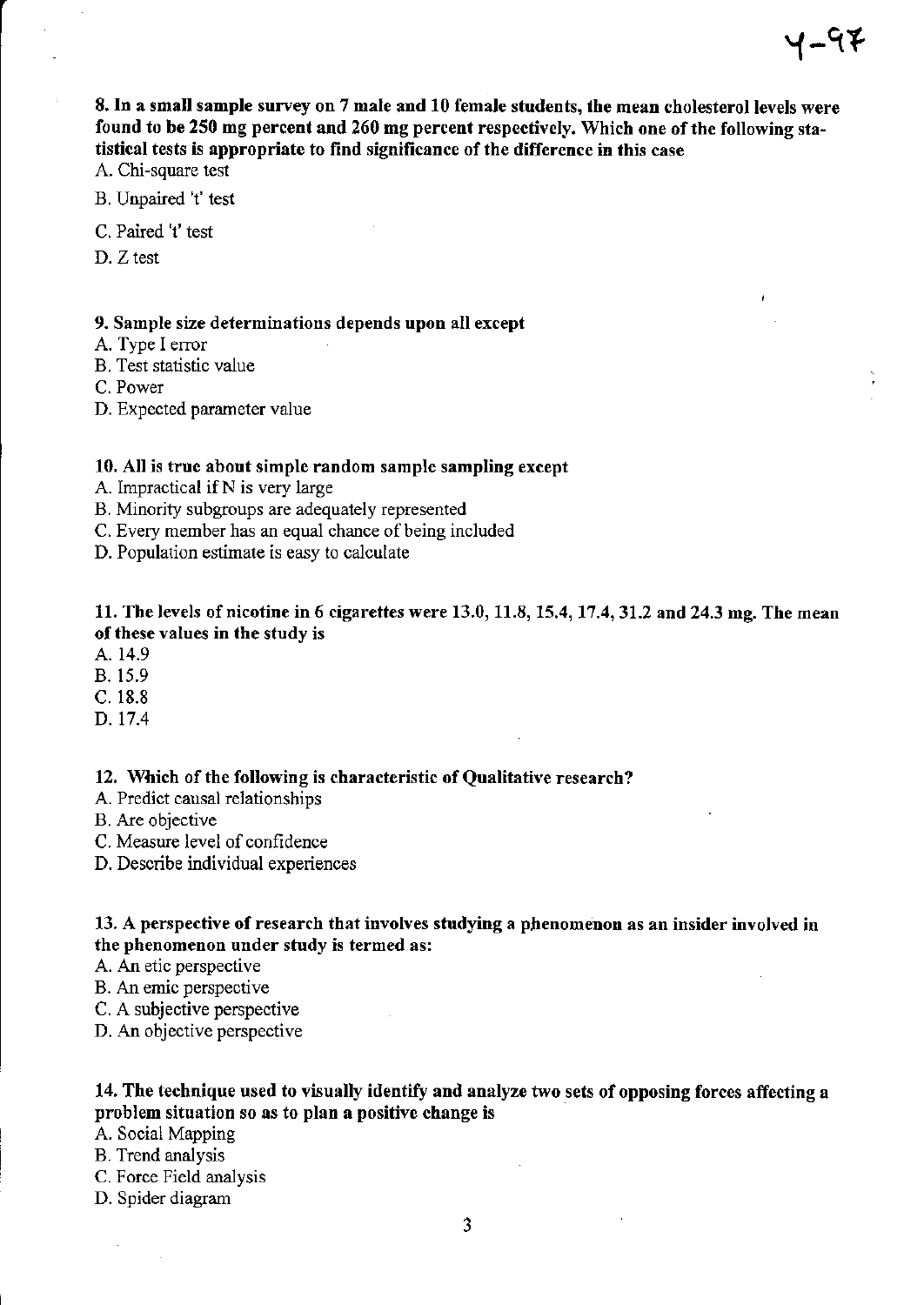#### 15. Who is a key informant?

A. A group member who helps the ethnographer gain access to relevant people/events

B. A senior level member of the organization who refuses to allow researchers into it

C. A participant who appears to be helpful but then blows the researcher's cover

D. Someone who cuts keys to help the ethnographer gain access to a building

# 16. What is the difference between "scratch notes" and "full field notes"

A. Scratch notes are just key words and phrases, rather than lengthy descriptions

B. Full field notes are quicker and easier to wite than scratch notes

C. Scratch notes are written at the end of the day rather than during key events

D. Full field notes do not involve the researcher scratching their head while thinking

# 17. What is meant by the term "reactive effect"?

A. Research subjects may have a bad reaction to the drugs they are given

B. If people know they are being observed, they may change their behavior

C. Researchers sometimes react to their informants' behavior with horror

D. The categories on an observation schedule may not be mutually exclusive

# 18, What is meant by the term "theoretical saturation"?

A. Deciding on a theory and then testing it repeatedly

B. A state of frustration caused by having used every possible statistical test without finding any significant results

C. The problem of having used too many theories in one's data analysis

D. The point at which a concept is so well developed that no further data collection is necessary

# 19. What is the role of the moderator in a focus group?

A. To ask leading questions and dominate the discussion.

B. To sit away ftom the group and observe their behavior

C. To stimulate discussion and keep the conversation on track

D. To evaluate the group's perfomance on a particular task

# 20. A randomized trial comparing the efficacy of two drugs showed a difference between the two (with a P value < 0,05), Assume that, in realify, however, the two drugs do not differ. This is therefore an example of:

÷

A. Type I error  $(a error)$ 

B. Type II error ( $\beta$  error)

C.  $1-\alpha$ 

D.  $1 - \beta$ 

# 21. A researcher is committing a Type 1 (Alpha error  $-\alpha$  error) when:

A. When null hypothesis is rejected when it is actually true

B. When null hypothesis is accepted when it is actually false

C. Both the null and altemate hypothesis is rejected

D. None of the above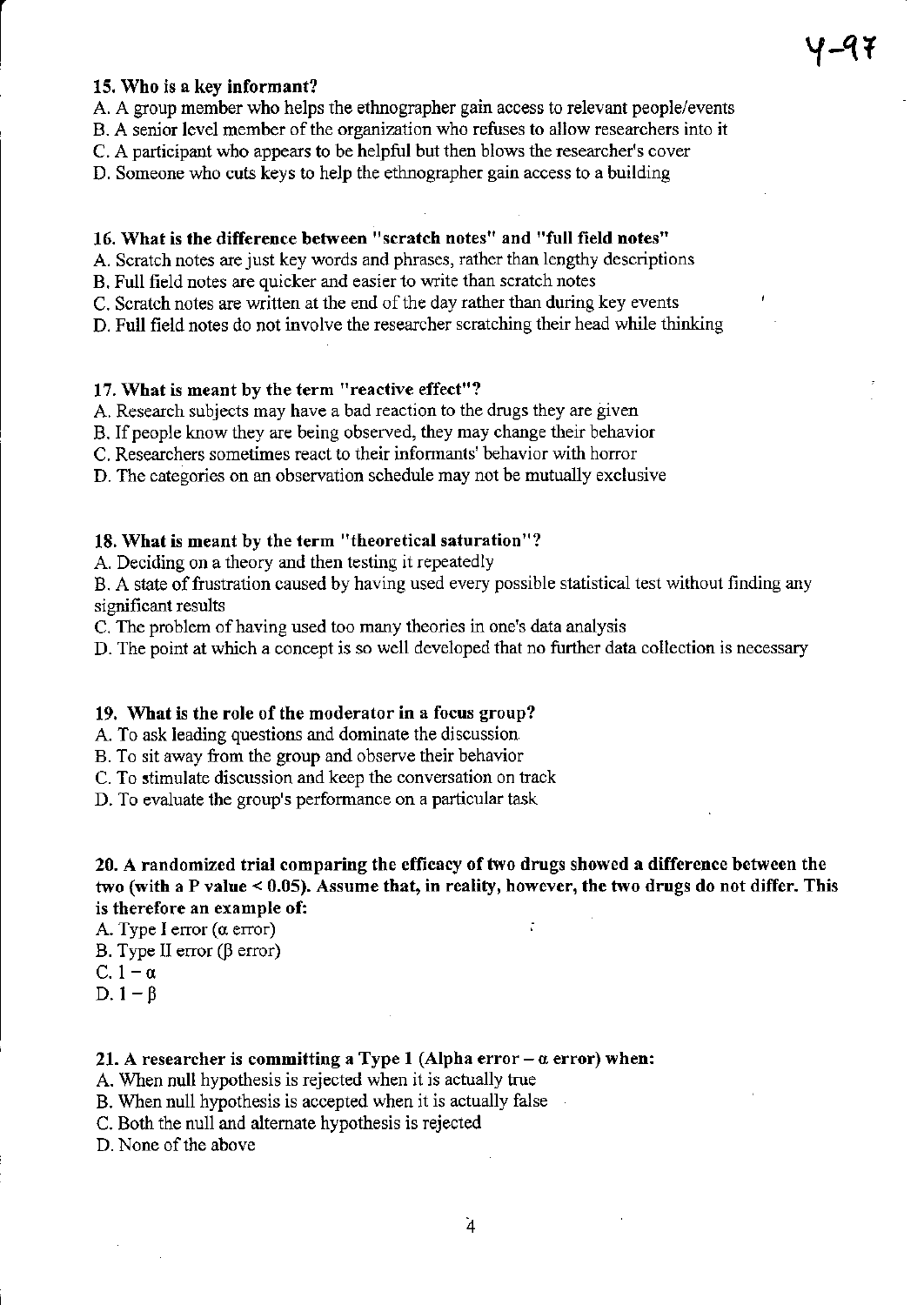# 22. Action Research means:  $\sqrt{2}$

- A. Quantitative Research
- B. Qualitative Research
- C. Mired methods of Research
- D. Applied Research

#### 23. The correlational research helps in all except:

- A. Looking at association
- B. Looking at causation
- C. Looking at prediction
- D. Looking at differentiation

24. Which one of these characteristics would you expect not to give high test-retest reliabilitv?

- A. lntelligence
- B. Religious beliefs
- C. Attention
- D. Dyslexia

25. If a lecturer wanted to replace your current examinations on research methods with this multiple choice test, the lecturer could correlate your multiple choice scores with your marks from the written exam also attempted by you today. If the two sets of scores correlated well the lecturer could be fairly confident that this multiple choice test had good what?

- A. Content validity
- B. Face Validiry
- C. Predictive Validity
- D. Concurrent Validity

26. Using different methods of collecting data, different sources of evidence, different tests and in some cases different interviewers, is known as what?

- A. Repeatability
- B. Triangulation
- C. Reliability
- D. Consistency

27. Why should tests used in clinical settings have higher levels of reliability and validity than those used in research studies?

- A. To have good reliability and validity
- B. Because they are used to assess individuals
- C. Because they are down on selected small samples
- D. Efficiency and Effectiveness are same and important in clinical settings

#### 28. Which of the following would NOT represent an interaction in a graph?

- A. Where the lines diverge
- B. Where the lines converge
- C. Where the lines are parallel
- D. Where the lines intersect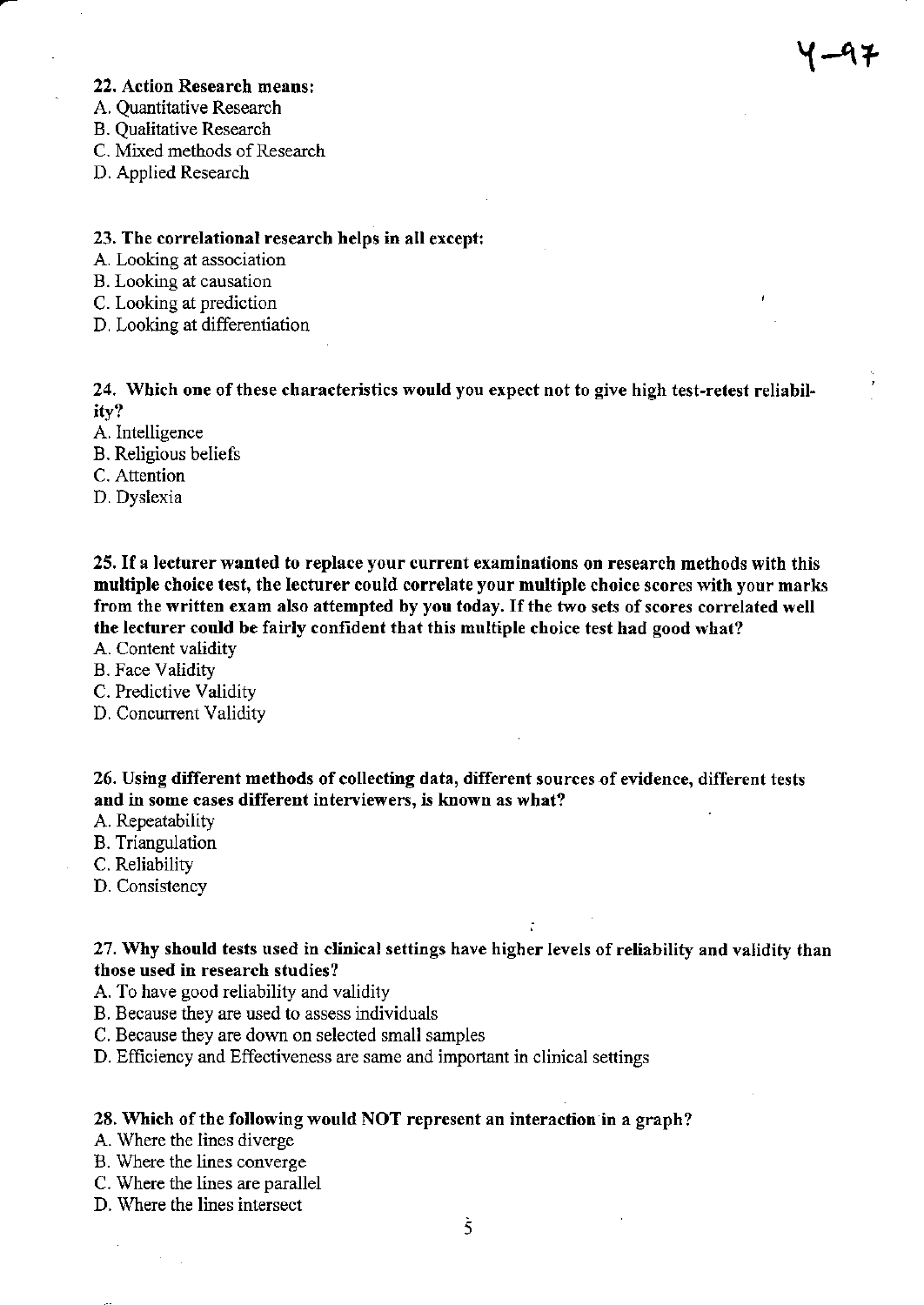29. The difference between the mean of a researcher's sample and the mean of the population of the sample is known as the:

- A. Sampling Error
- B. Confidence Interval

C. Standard Deviation

D. Regression to Mean

30. The stages of malignant disease is recorded using the symbols 0, I, II, III, IV. We say that the scale used is?

- A. Dependent
- B. Nominal
- C. Ratio
- D. Ordinal

# 31. Which of the following best describes a study done in a laboratory setting using animals?

- A. Translational research
- B. Bench-based research
- C. Theoretical research
- D. Preventive research

# 32. Which of the following statements is NOT correct regarding errors in a health research?

- A. Random error is due to chance
- B. Systematic error is due to bias
- C. Random errors can be eliminated by improving study design
- D. Bias distots the study results in one direction

#### 33. Which of the following characteristics best describe a good research question?

- A. Feasible, Novel, Ethical
- B. Feasible, Noble, Ethical
- C. Ethical, Novel, Intuitive
- D. Fantastic, Novel, Relevant

# 34. Which of the following Boolean operator will give the highest number of results when used between two given search terms?

- A. AND
- B. NOT
- c. oR
- D. ALL

# 35. Medical Subject Ileadings is a controlled vocabulary thesaurus used for indexing articles

in

- A. PuhMed
- B. Google scholar
- C. Scopus
- D. Health on Net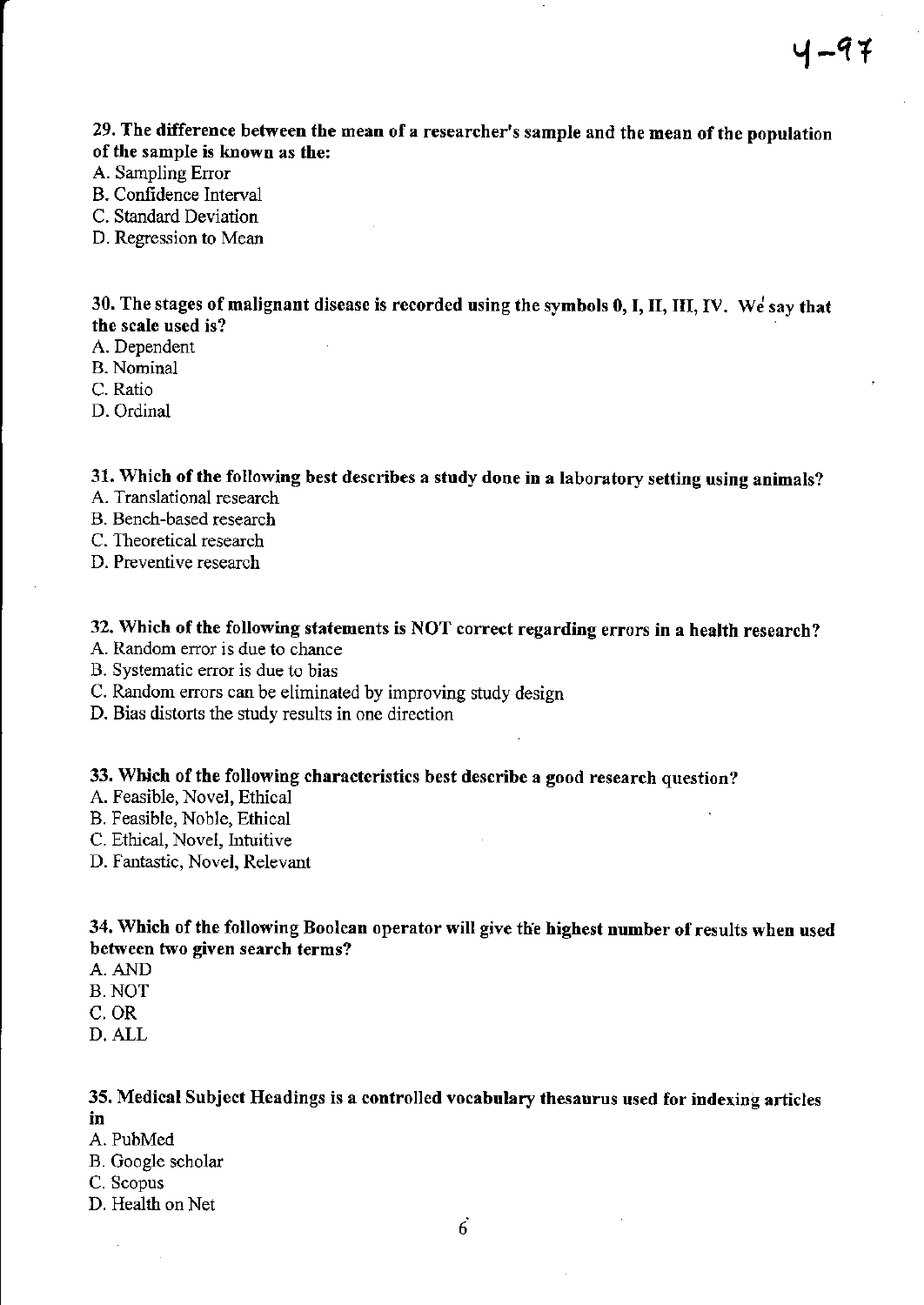#### PART II

# 36. Which of the following is characteristic of a single-exposure, common-vehicle outbreak?

- A. Frequent secondary cases
- B. Increasing severity with increasing age

C. Explosive

D. Cases include both people who have been exposed and those who werc not exposed

37. A survey was conducted among the non-hospitalized adult population of the United States during 2008 through 2011, The results from this survey are shown below:

| <b>Age Group</b>    | Persons with Hypertension (%) |
|---------------------|-------------------------------|
| $18-29$ years       |                               |
| 30-39 years         | 10                            |
| $40-49$ years       | 22                            |
| $\vert$ 50–59 years | 43                            |
| 60-69 years         | 54                            |
| 70 and older        | 64                            |

The researchers stated that there was an age-related increase in the risk of hypertension in

this population. You conclude that the researchers' interpretation:

- A. Is corect
- B. Is incorrect because it was not based on rates
- C. ls incorrect because incidence rates do not describe risk
- D. Is incorrect because prevalence is used

38. Population of the city of Atlantis on March  $30,2012 = 183,000$ No. of new active cases of TB occurring between January 1 and June 30,  $2012 = 26$ No. of active TB cases according to the city register on June 30,2012 =264 The incidence rate of active cases of TB for the 6-month period was

- A. 7 per 100,000 population
- B. 14 per 100,000 population
- C. 26 per 100,000 population :
- D. 28 per 100,000 population

# 39. The incidence rate of a disease is five times greater in women than in men, but the prevalence rates show no sex difference. The best explanation is that:

A. The crude all-cause mortality rate is greater in women

- B. The case-fatality fiom this disease is greater in women
- C. The case-fatality ftom this disease is lower in women
- D. The duration of this disease is shorter in men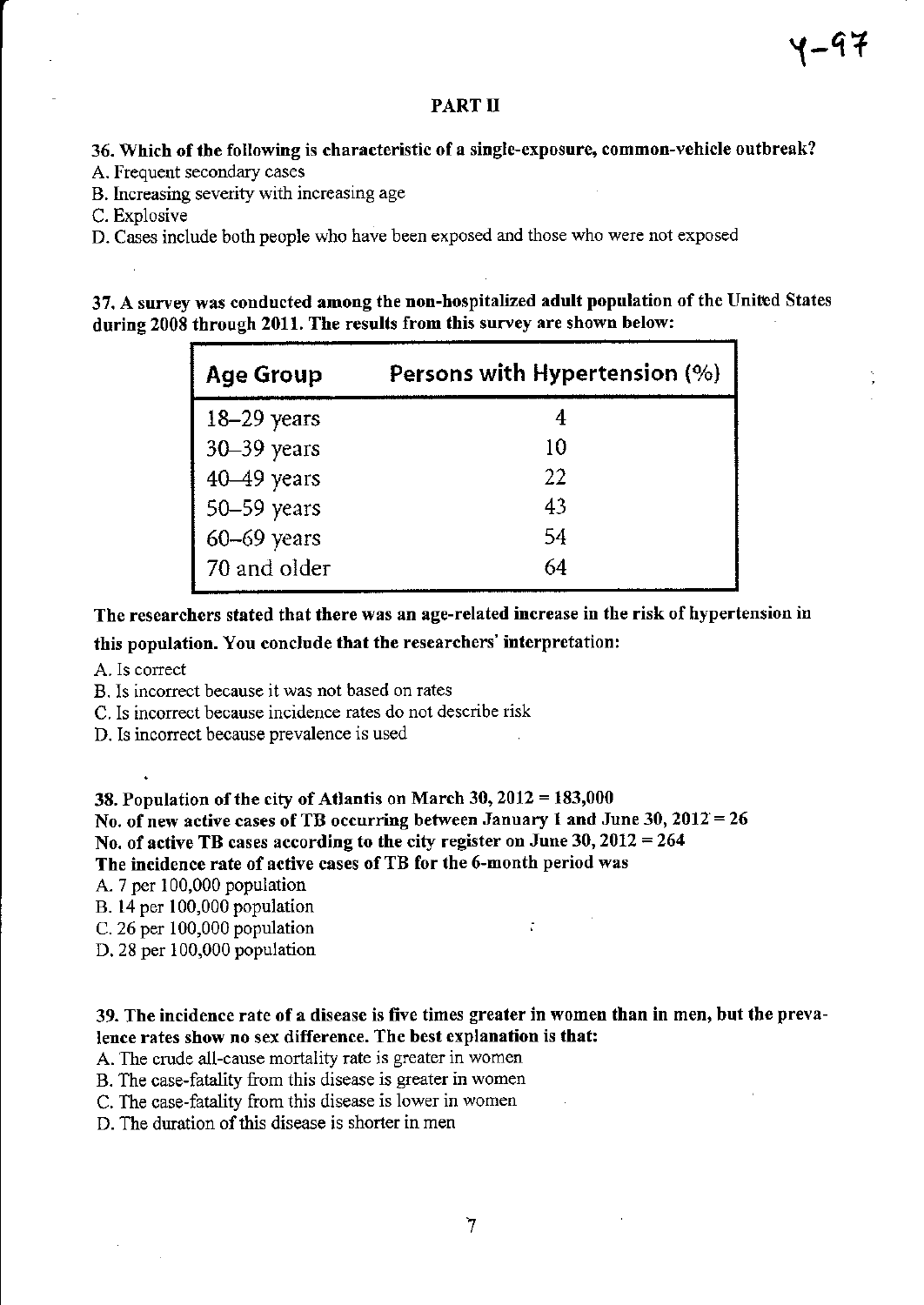40. Based on the following information, it was concluded that workers in industry B are at higher risk of death from respiratory system cancer than workers in industry A. (Assume that the age distributions of the workers in the two industries are nearly identical).

| <b>Annual Cancer Deaths in White Male</b><br><b>Workers in Two Industries</b><br>20-5 QUESTION DI PROV |                         |                                       |        |                                     |
|--------------------------------------------------------------------------------------------------------|-------------------------|---------------------------------------|--------|-------------------------------------|
|                                                                                                        |                         | <b>INDUSTRY A</b>                     |        | <b>INDUSTRY B</b>                   |
| Cancer Site                                                                                            | No. of<br><b>Deaths</b> | $%$ of All<br>Cancer<br><b>Deaths</b> | No. of | % of All<br>Cancer<br>Deaths Deaths |
| Respiratory<br>system                                                                                  | 180                     | 33                                    | 248    | 45                                  |
| Digestive<br>system                                                                                    | 160                     | 29                                    | 160    | 29                                  |
| Genitourinary                                                                                          | 80                      | 15                                    | 82     | 15                                  |
| All other sites                                                                                        | 130                     | 23                                    | 60     | $\mathbf{1}$                        |
| Totals                                                                                                 | 550                     | 100                                   | 550    | 100                                 |

#### Which of the following statements is true?

A. The conclusion reached is correct

B. The conclusion reached may be incorrect because proportionate mortality rates were used when age-specific mortality rates were needed

C. The conclusion reached may be inconect because there was no comparison group

D. The conclusion reached may be incorrect because proportionate mortality was used when causespecific mortality rates were needed

#### 41, This Question is based on the following information:

A screening test is used in the same way in two similar populations, but the proportion of false positive results among those who test positive in population A is lower than that among those who test positive in population B

A. What is the likely explanation for this finding?

B. It is impossible to detemine what caused the difference

C. The specificity of the test is lower in population A

D. The prevalence of disease is lower in population A

The prevalence of disease is higher in population A

42. A diagnostic test has been introduced that will detect a certain disease I year earlier than it is usually detected. Which of the following is most likely to happen to the disease within the 10 years after the test is introduced? (Assume that early detection has no effect on the natural history of the disease. Also assume that no changes in death certification practices occur during the 10 years)

A. The period prevalence rate will decrease

B. The apparent 5-year survival will increase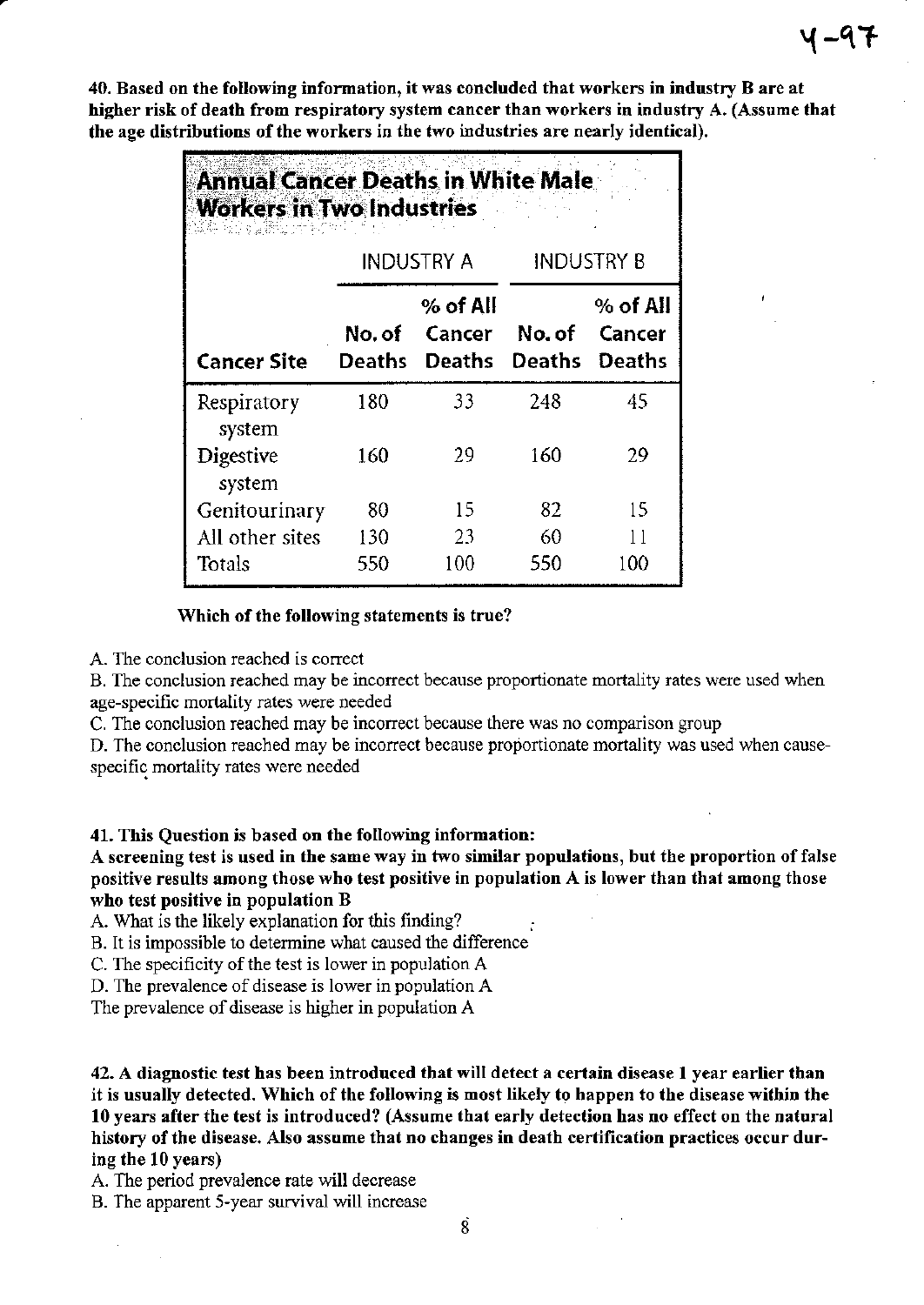C. The age-adjusted mortality rate will decrease

D. The age-adjusted mortality rate will increase

# 43. Why would you choose to measure disability using a clinical assessment rather than selfreport?

- A. If you warted to understand the level of functioning of an individua]
- B. lf you wanted to know the health and rehabilitation needs in a population
- C. If you wanted to investigate how people with disabilities participate in society
- D. If you wanted to verify whether the individual is making false claim

#### 44. A case-control study is characterized by all of the following except:

A. It is relatively inexpensive compared with most other epidemiologic study designs

- B. Patients with the disease (cases) are compared with persons without the disease (controls)
- C. Incidence rates may be computed directly

D. Assessment of past exposure may be biased

#### 45. Which of these is the best description of a person with disabilities, according to the ICF model of disability?

A. Someone who carnot go to school, because the school does not have a ramp

B. Someone with a visual, hearing, physical or intellectual impaiment

C. Someone with an impairment who has difficulties participating fully because of either personal or environmental factors

D. Someone who goes to work despite of physical or intellectual impairment

#### 46. Doctor refuses to treat a person with schizophrenia because he doesn't like his behaviour. What is the type of access barrier in this example?

A. Informational

- B. Attitudinal
- C. Physical
- D. Com'munication

47. Causes of poor health may vary for people with different types of impairment, For the following reasons provided why people with disabilities may have higher risk of poor health, select the specific type of impairment/health condition. Pressure sores and respiratory disease may result from lack of movement:

÷

- A. Person with mental health condition
- B. Person wilh spinal cord injury
- C. Person with communication impairment
- D. Person with visual impairment

#### 48. The National Health Policy in India were proposed in all the years ercept:

- A. 1946
- B. 1983
- c.2002
- D.2017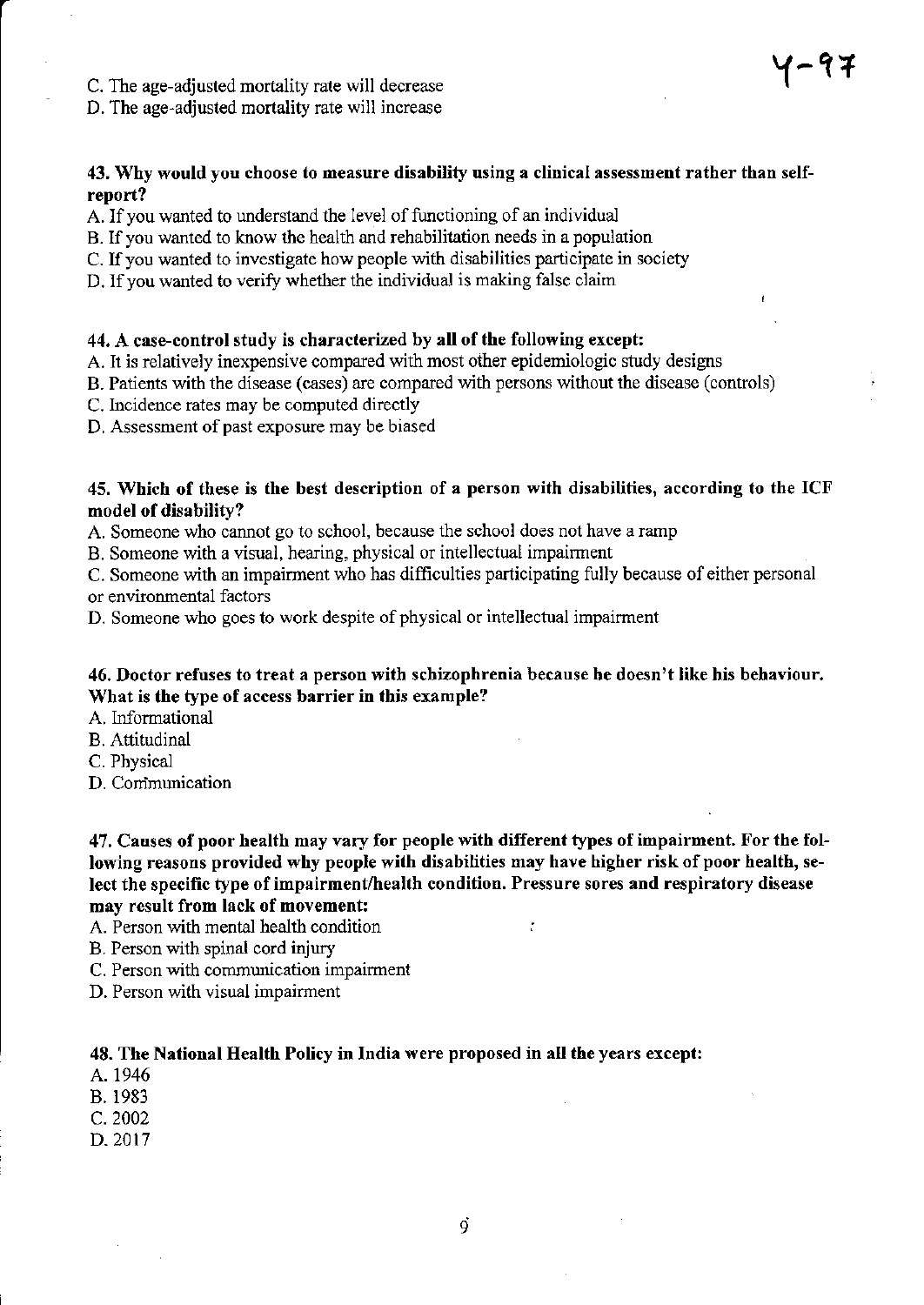# 49. Health Policy Development Model includes all except:

4-97

- A. Context
- B. Process
- C. Actions
- D. Content

# 50. NRHM in our country is correctly identified as a:

- A. Portfolio
- B. Prograrn
- C. Project
- D. Policy

#### 51. The Mudaliar committee is also called as:

- A. Health Survey and Planning Committee
- B. Healih Survey and Development Committee
- C. Health Manpower and Planning Committee
- D. Health Services and Development Committee

#### 52, Opportunity cost prirciple is applied to:

- A. Allocation of resources to preventive programs
- B. Allocation of resources to curative programs
- C. Allocation irrespective of type of health programs
- D. Expending Resources to produce a unit output

#### 53. Efficacy in Epidemiology and Health Economic Terminology is:

- A. Doing things in rcal life situations
- B. Doing things in highly controlled situations
- C. Doing things in real life situations
- D. Doing things in field situations

#### 54. Ayushman Bharat -  $PMJAY$  is all of the following except:

- A. World's Largest Health Financing Welfare scheme
- B. Health Insurance Program
- C. Health Assurance Program
- D. Scheme to increase the Life Expectancy of Indian population

#### 55, Intangible costs are concerned with all except:

- A. Stress
- B. Fear
- C. Anxiety
- D. Care

#### 56. The ICER stands for:

- A. Incremental cost effectiveness ratio
- B. Intemal cost efflciency rate
- C. Institutional cost evaluation record
- D. Internal cost equity rate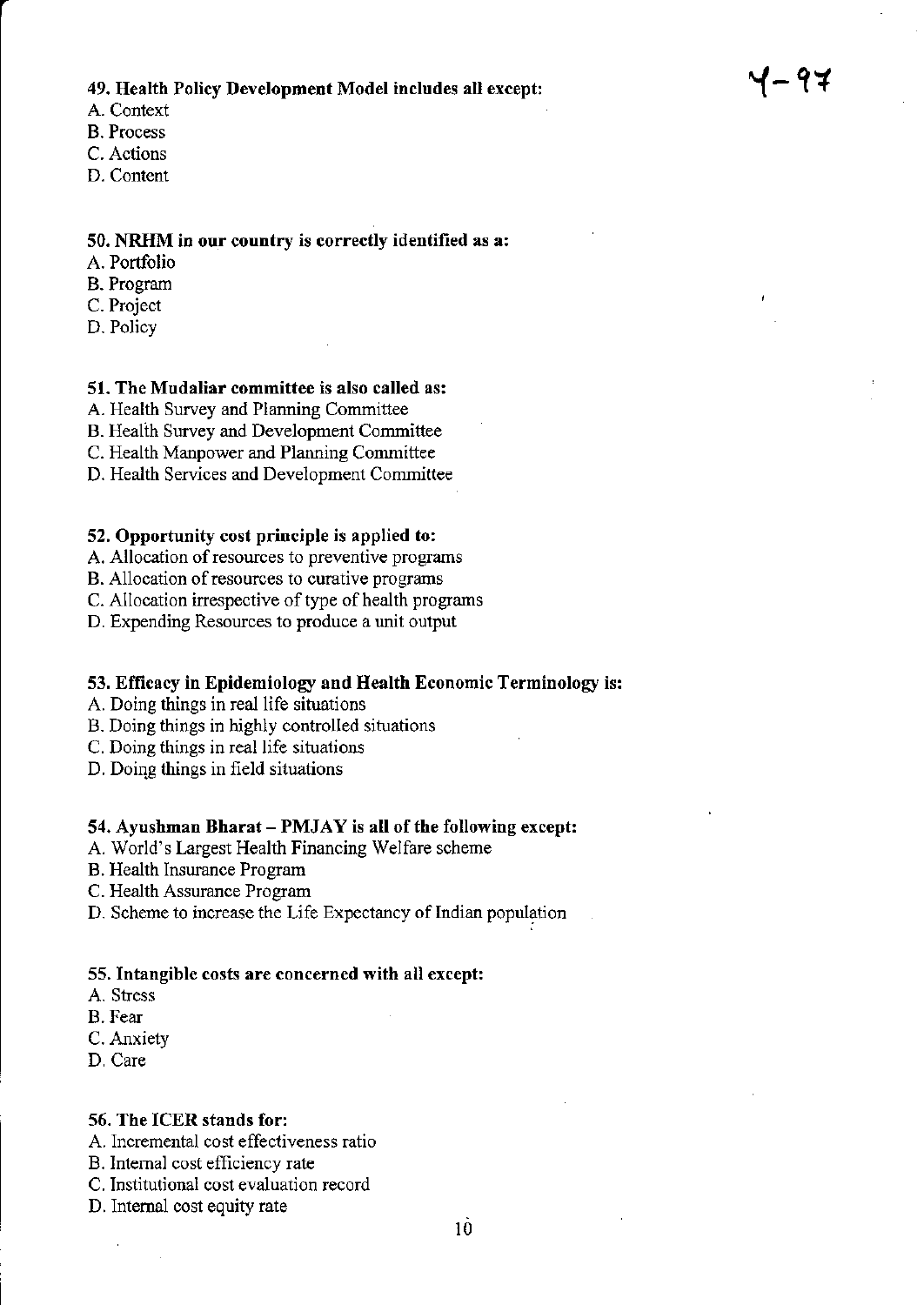# 57. CBR matrix includes all these components except:

- A. Health
- **B.** Economics
- C. Empowement
- D. Livelihoods

# 58. An expert in the field of public health is required to estimate the magnitude of a health problem. Which rate would he calculate for this?

- A. Incidence
- B. Prevalence
- C. Either A or B
- D. None of the above

#### 59. An outbreak of brucellosis in cattle is reported, threatening the health of human population. This outbreak is:

- A. Epizootic
- B. Epomithic
- C. Enzootic
- D. Exotic

# 60. Prophylactic administration of Vitamin K in breastfed babies is an example of:

- A. Health promotion
- B. Treatment
- C. Specific protection
- D. Rehabilitation

#### 61. Sarcoma is cancer of:

- A. Epithelial tissue
- B. Mesodermal tissue
- C. Blood
- D. Endodermal tissues

#### 62. Who separated medicine from religion, superstition and philosophy?

- A. Aristotle
- B. Hippocrates
- C. Edward
- D. Darwin

# 63. The response graded by a dietician on an agree or disagree continuum is based on:

 $\ddot{\cdot}$ 

- A. Visual analog scale
- B. Guttman scale
- C. Likert scale
- D. Adjectival scale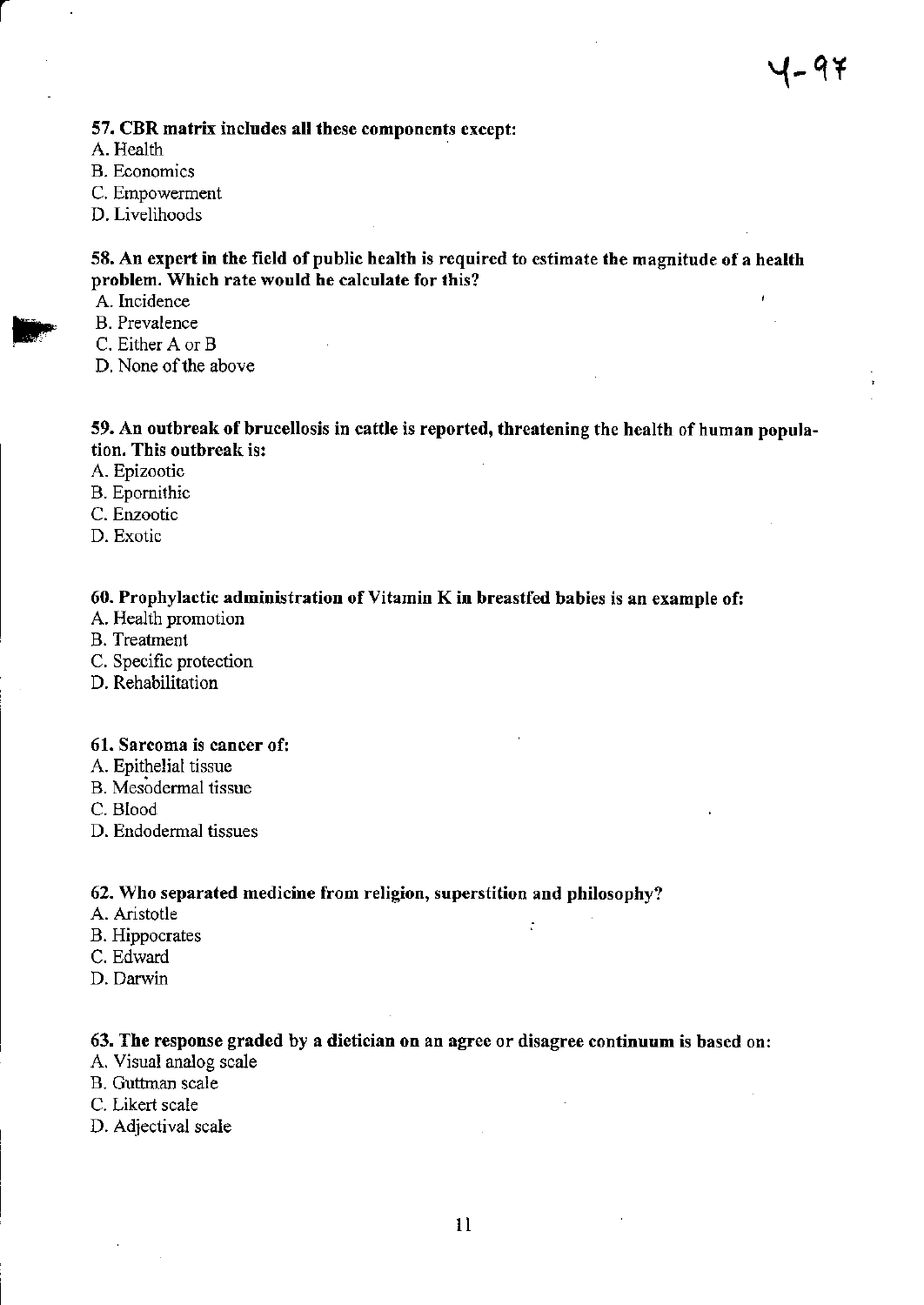# 64. Pneumonia that infects lung alveoli is caused by  $\mathsf{Y}$  and  $\mathsf{Y}$  and  $\mathsf{Y}$  and  $\mathsf{Y}$  are  $\mathsf{Y}$

- A. Steptococcus species
- B. Plasmodium species
- C. Salmonella
- D. Haemophilus

# 65. Enzyme responsible for replication of HIV is:

- A. RNA polymerase
- B. DNA ligase
- C. DNA polymerase
- D. Reverse transcriptase

#### 66. Human papilloma virus may cause cancer of

- A. Stomach
- B. Uterine cewix

C. Liver

D. Urinary bladder

# 67. Which one of the following infection control measures is directed toward reducing or eliminating the source or reservoir of infection?

- A. Prophylactic antimicrobial therapy
- B. Passive immunization
- D. Social distancing
- E. Pasteurization of milk

#### 68. What enzyme is required for polymerase chain reaction (PCR)

- A. Taq polymerase
- B. Paq polymerase
- C. DNA polymerase
- D. RNA polymerase

# 69. lf the average of a series ofvalues is 20 and their variance is 4, then the coefficient of variation is:

 $\ddot{\cdot}$ 

- A.  $40%$
- B.20%
- $C.80%$
- D. 10%

#### 70. Which one of the following is incorrectly matched?

A. Insulin : Pancreas

- B. Epinephrine : Adrenal gland
- C. Prolactin : Pituitary gland
- D. Oxytocin : Thyroid gland

THE END

12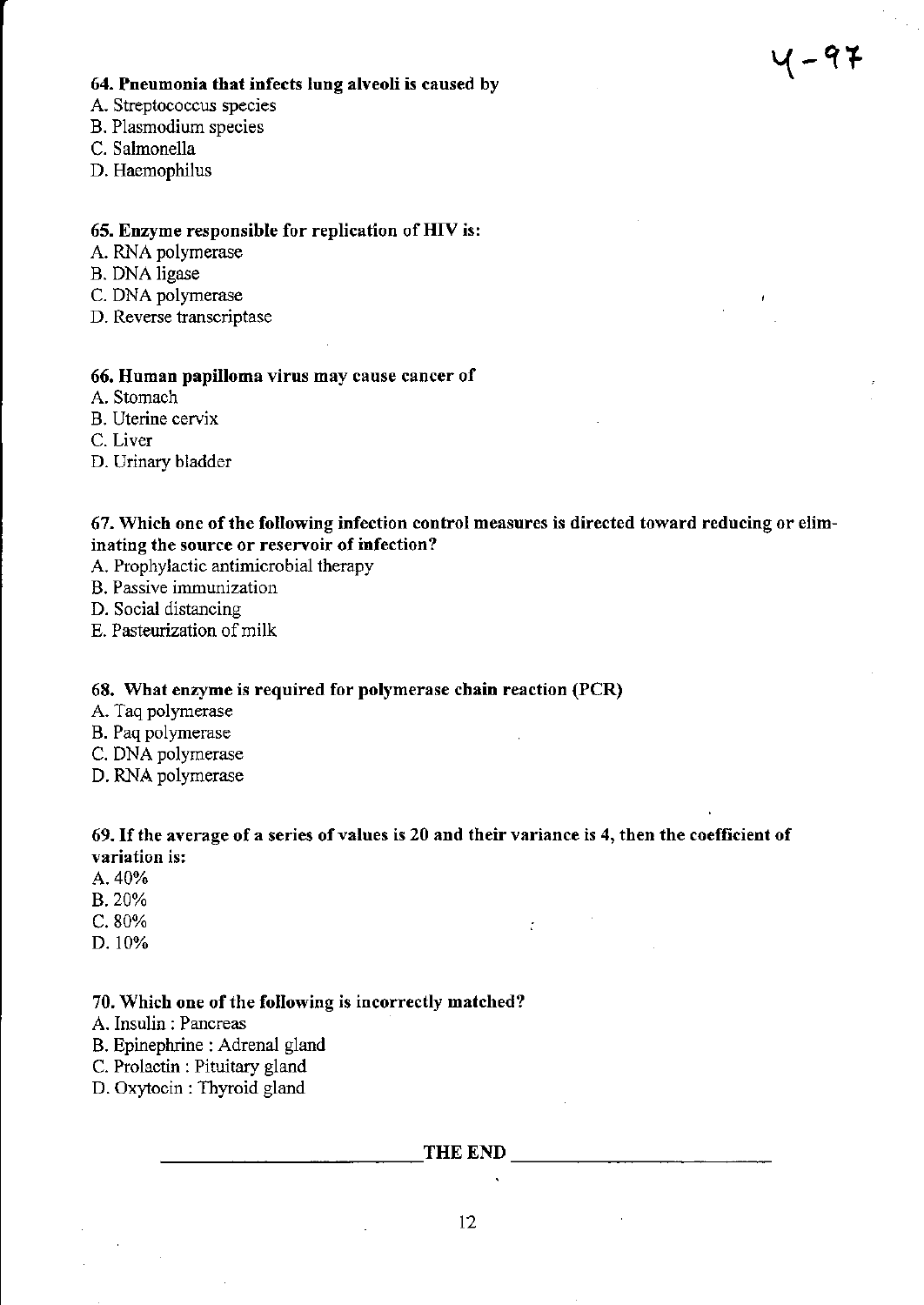| Question No.          | Answer | Question No. | Answer | Question No. | Answer       | Question No. |
|-----------------------|--------|--------------|--------|--------------|--------------|--------------|
|                       | C      | 21           | А      | 41           | D            | 161          |
| 2                     | А      | 22           | D      | 42           | в            | 62           |
| 3                     | B      | 23           | D      | 43           | $\mathbf B$  | 63           |
|                       | А      | 24           | C      | 44           | c            | 64           |
| 5                     | А      | 25           | D      | 45           | $\mathtt{C}$ | 65           |
| 6<br>$\cdot$ $\cdots$ | в      | 26           | в      | 46           | в            | 66           |
|                       | D      | 27           | в      | 47           | B            | 67           |
|                       | в      | 28           | с      | 48           | Α            | 68           |
|                       | Β.     | 29           | А      | 49           | C            | 69           |
| 10                    | в      | 30           | D      | 50           | Α            | 70           |
| 11                    | с      | 31           | в      | 51           | Α            |              |
| 12                    | D      | 32           | C      | 52           | C            |              |
| 13                    | в      | 33           | А      | 53           | в            |              |
| 14                    | C      | 34           | C      | 54           | D            |              |
| 15                    | А      | 35           | Α      | 55           | D            |              |
| 16                    | А      | 36           | C      | 56           | А            |              |
| 17                    | в      | 37           | D      | 57           | в            |              |
| 18<br>Stories.        | D      | 38           | 8      | 58           | в            |              |
| 19                    | с      | 39           | в      | 59           | А            |              |
| 20                    | А      | 40           | D      | 60           | C            |              |

 $\ddot{\phantom{a}}$ 

 $\mathbf{r}$ 

 $\bar{z}$ 

 $\sim 10^7$ 

Answer Key - PHD Public Health - January 2021

(.

 $\ddot{\phantom{1}}$ 

÷,